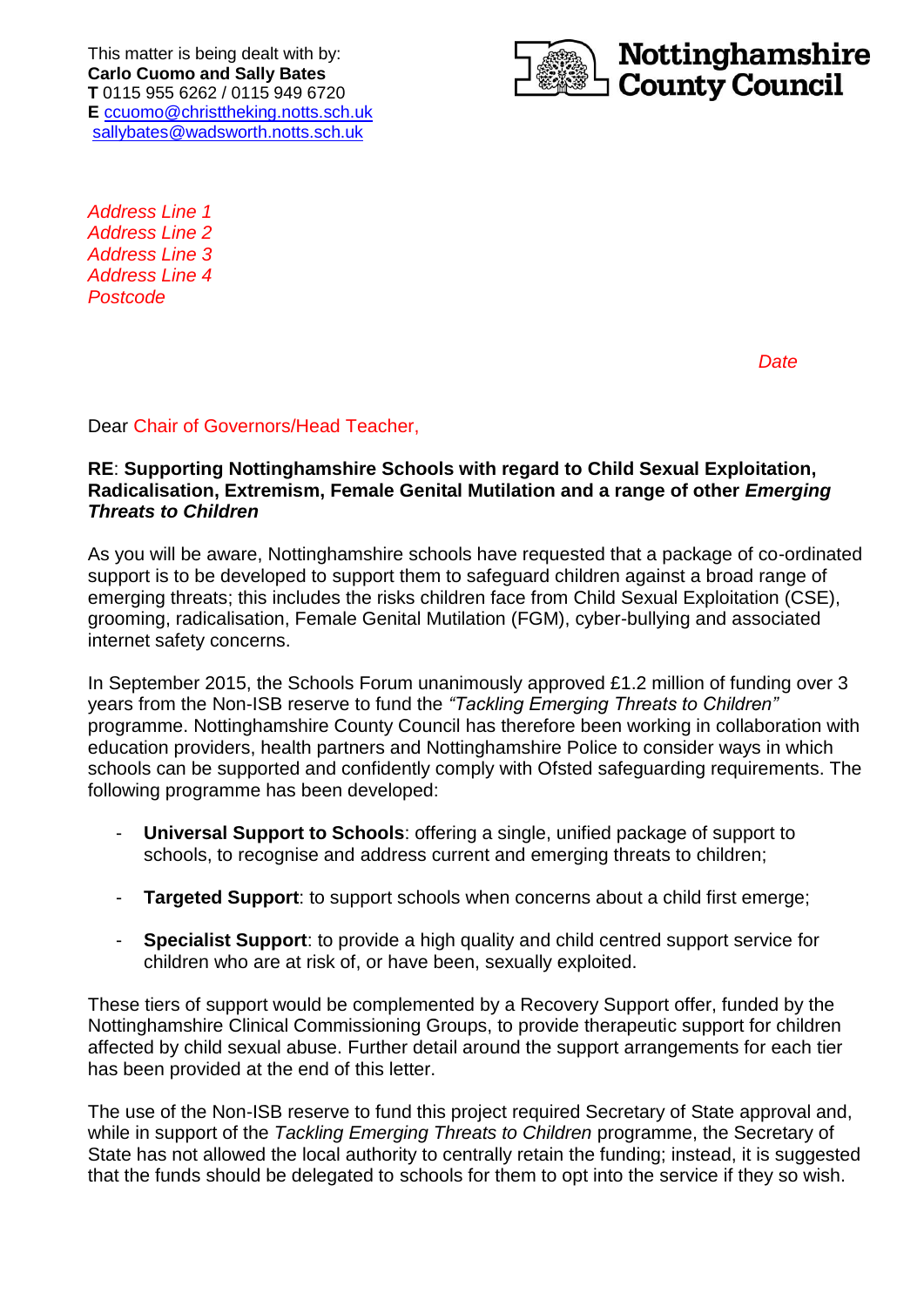Therefore, In order to progress with the *Tackling Emerging Threats to Children* Programme, £0.420m (16/17) from the Non-ISB Schools Budget Reserve will be delegated on a per pupil basis to individual schools and academies across Nottinghamshire.

For *Insert Name of School*, this amounts to **£XXX.XX.** Individual schools and academies can then decide if they wish to be paid, or re-pool their allocation to access the support provided by the *Tackling Emerging Threats to Children* Programme.

If you wish to re-pool your allocation, you do not need to do anything; on *Date TBC*, your proportion of the funding will be transferred to support the *Tackling Emerging Threats to Children* Programme.

However, should you prefer to retain your proportion of the allocated funding and therefore do not wish to access support provided by the *Tackling Emerging Threats to Children* Programme, please contact [TETC@nottscc.gov.uk](mailto:TETC@nottscc.gov.uk) by *Date TBC* to indicate that this is your intention. Your funding allocation will be paid to you as soon as is practicable after this date.

For your information, included at the end of this letter is a brief summary of each of the four tiers of support offered by the *Tackling Emerging Threats to Children* programme. If you require further information on the programme, please contact [TETC@nottscc.gov.uk.](mailto:TETC@nottscc.gov.uk)

Yours sincerely,

**Carlo Cuomo Sally Bates Carlo Cuomo Sally Bates** 

Chair of Schools Forum Vice Chair of Schools Forum